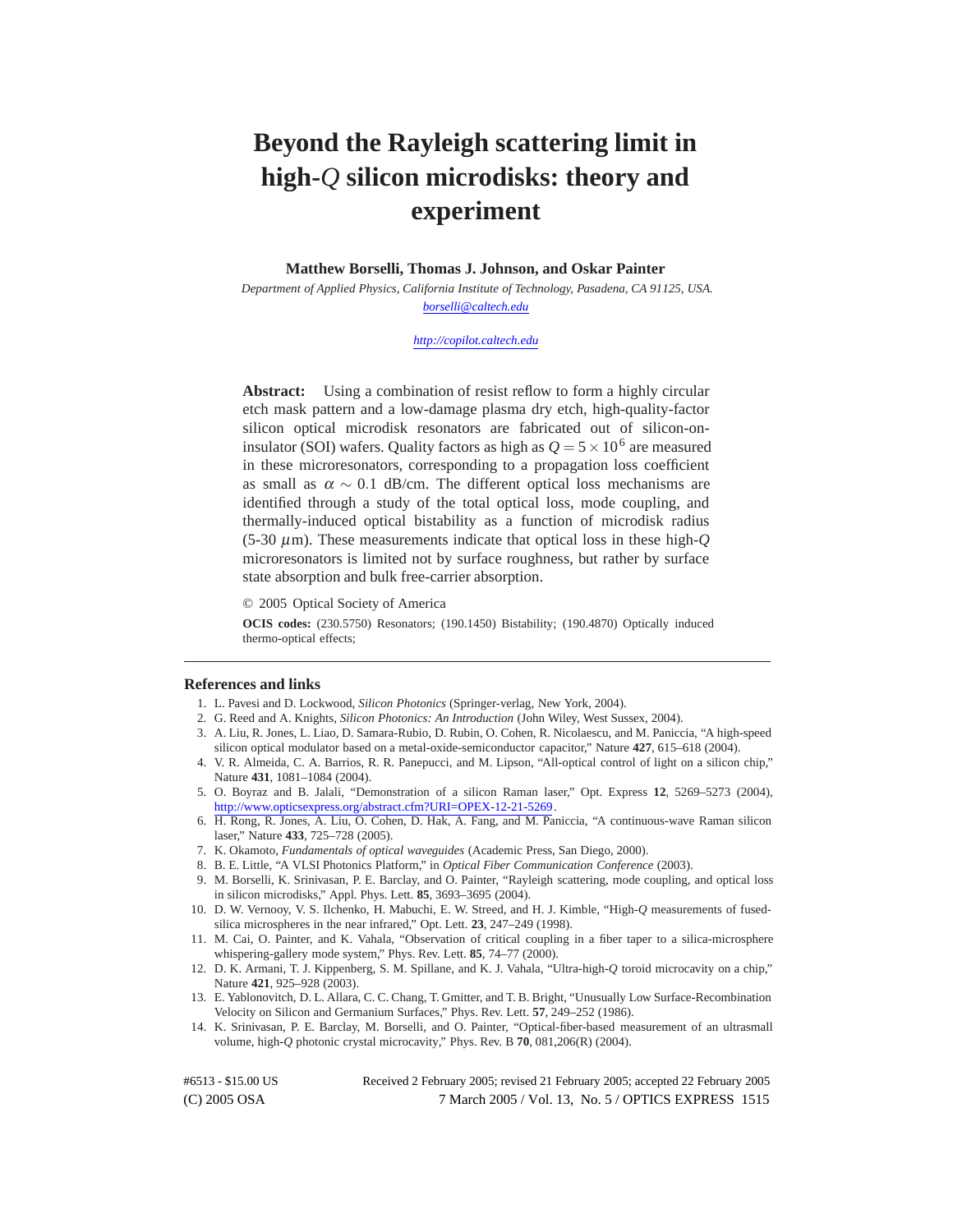- 15. M. Haverlag, D. Vender, and G. S. Oehrlein, "Ellipsometric study of silicon surface damage in electron cyclotron resonance plasma etching using CF<sub>4</sub> and SF<sub>6</sub>," Appl. Phys. Lett. 61, 2875-2877 (1992).
- 16. P. E. Barclay, K. Srinivasan, and O. Painter, "Nonlinear response of silicon photonic crystal microresonators excited via an integrated waveguide and a fiber taper," Opt. Express **13**, 801–820 (2005), [http://www.opticsexpress.org/abstract.cfm?URI=OPEX-13-3-801.](http://www.opticsexpress.org/abstract.cfm?URI=OPEX-13-3-801)
- 17. S. Spillane (2004). Private communication.
- 18. D. Weiss, V. Sandoghdar, J. Hare, V. Lef´evre-Seguin, J. Raimond, and S. Haroche, "Splitting of high-*Q* Mie modes induced light backscattering in silica microspheres," Opt. Lett. **22**, 1835–1837 (1995).
- 19. B. E. Little, J.-P. Laine, and S. T. Chu, "Surface-Roughness-Induced Contradirectional Coupling in Ring and Disk Resonators," Opt. Lett. **22**, 4–6 (1997).
- 20. M. Gorodetsky, A. Pryamikov, and V. Ilchenko, "Rayleigh scattering in high-Q microspheres," J. Opt. Soc. Am. B **17**, 1051–1057 (2000).
- 21. T. J. Kippenburg, S. M. Spillane, and K. J. Vahala, "Modal coupling in traveling-wave resonators," Opt. Lett. **27**, 1669–1671 (2002).
- 22. B. E. Little and S. T. Chu, "Estimating surface-roughness loss and output coupling in microdisk resonators," Opt. Lett. **21**, 1390–1392 (1996).
- 23. A. Yariv, *Optical Electronics*, 4th ed. (Saunder College Publishing, a division of Holt, Rinehart and Winston, Inc., Orlando, Florida, 1991).
- 24. M. Kuznetsov and H. A. Haus, "Radiation Loss in Dielectric Waveguide Structures by the Volume Current Method," IEEE J. Quan. Elec. **19**, 1505–1514 (1983).
- 25. R. A. Soref and B. R. Bennett, "Electrooptical effects in silicon," IEEE J. Quan. Elec. **23**, 123–129 (1987).
- 26. V. R. Almeida and M. Lipson, "Optical bistability on a silicon chip," Opt. Lett. **29**, 2387–2389 (2004).
- 27. H. Rokhsari, S. M. Spillane, and K. J. Vahala, "Loss characterization in microcavities using the thermal bistability effect," Appl. Phys. Lett. **85**, 3029–3031 (2004).
- 28. S. M. Spillane, T. J. Kippenberg, O. J. Painter, and K. J. Vahala, "Ideality in a fiber-taper-coupled microresonator system for application to cavity quantum electrodynamics," Phys. Rev. Lett. **91**, 043,902 (2003).
- 29. J. D. Joannopoulos, R. D. Meade, and J. N. Winn, *Photonic Crystals* (Princeton University Press, Princeton, New Jersey, 1995).
- 30. H. A. Haus, *Waves and Fields in Optoelectronics*, 1st ed. (Prentice-Hall, Englewood Cliffs, New Jersey 07632, 1984).

#### **1. Introduction**

Silicon (Si) photonics has received renewed interest of late due to the rapidly approaching limits of "Moore's Law" scaling in Si microelectronics, and the potential to leverage the near halfcentury of processing development in the microelectronics industry [1, 2]. There has followed several recent advances in Si optoelectronics, among them the demonstrations of a high-speed Si optical modulator (*>* 1 Gbit/sec [3]), an all-optical high-speed switch [4], and a nonlinear optical Si laser source based on the stimulated Raman effect [5, 6]. Aiding in these and previous developments of integrated optical and electronic Si circuits is the availability of high index contrast silicon-on-insulator (SOI) wafers, which provide the tight optical confinement of light necessary for high-density optoelectronic integration and nonlinear optics, and exceptional photonic and electronic isolation through the high quality underlying thermal oxide. As Si microphotonic device functionality and integration advances, and light is more often routed into the Si, it will be important to develop low-loss Si microphotonic circuits in addition to the already low-loss glass-based Planar Lightwave Circuits (PLCs) [7, 8]. One key element in such circuits is the microresonator, where light can be distributed by wavelength or localized to enhance nonlinear interactions. Here we report advances in silicon microfabrication which have allowed the creation of SOI-based microdisk optical resonators [9] with extremely smooth high-index-contrast etched sidewalls. These microdisks provide tight optical confinement down to microdisk radii of 1.5  $\mu$ m, while maintaining the low loss of the high-purity crystalline silicon. Resonant mode quality factors as high as  $Q \sim 5 \times 10^6$  are measured, corresponding to an effective propagation loss as small as  $\alpha \sim 0.1$  dB/cm.

Inspired by the ultra-smooth glass microspheres [10, 11] and microtoroids [12] formed under surface tension, in this work an electron-beam resist reflow technique is used to significantly reduce surface imperfections in the edge of the microdisk resonator. A fiber-based, wafer-scale

(C) 2005 OSA 7 March 2005 / Vol. 13, No. 5 / OPTICS EXPRESS 1516 #6513 - \$15.00 US Received 2 February 2005; revised 21 February 2005; accepted 22 February 2005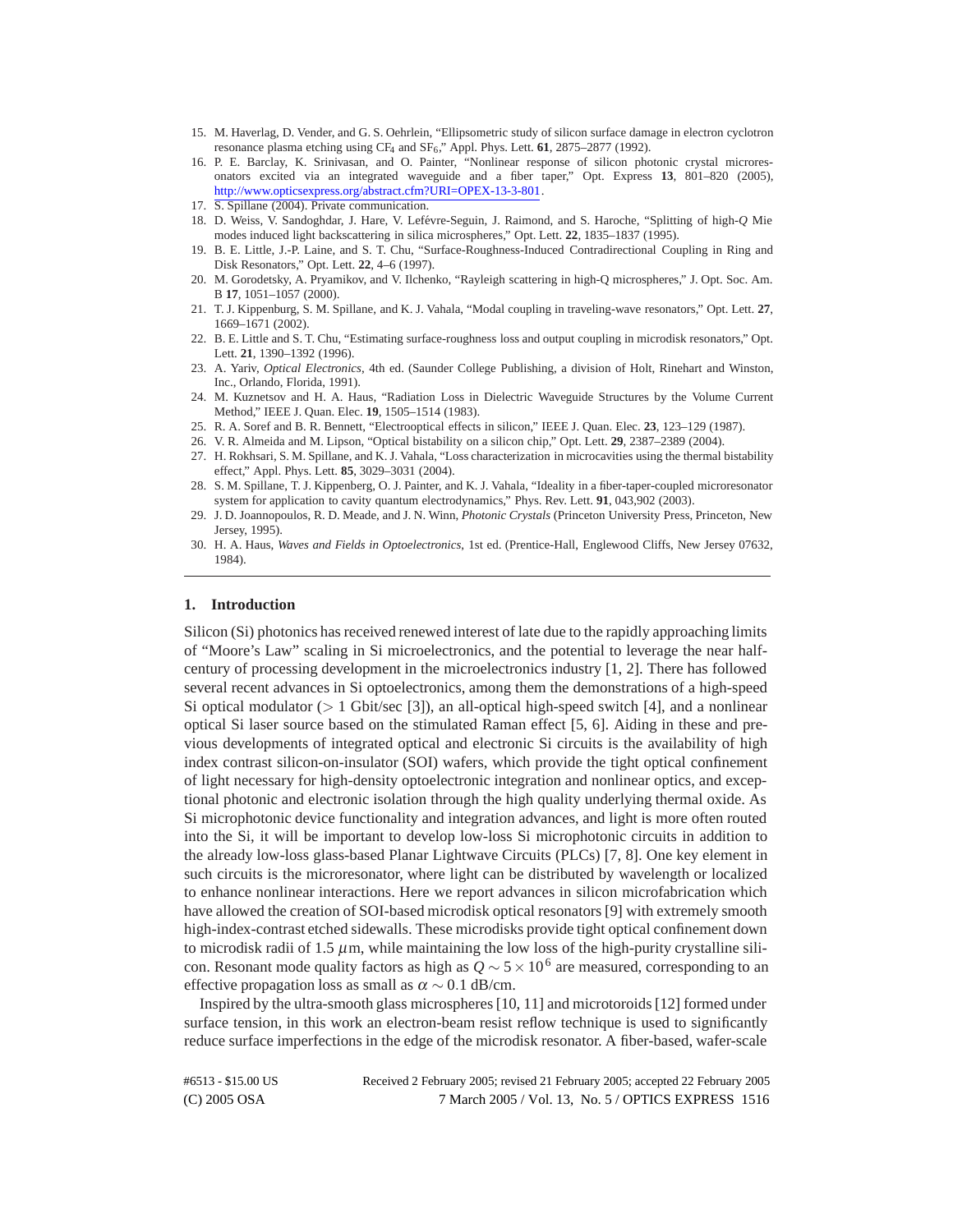probing technique is used to rapidly and non-invasively test the optical properties of these fabricated microdisks. After a brief description of the fabrication and measurement technique, a comprehensive analysis of the different optical loss mechanisms in these structures is presented below, with a detailed theoretical treatment in the appendices. These measurements indicate that with the reduced level of microdisk surface roughness, we are in fact quantitatively probing the absorption of the surface-states at the edge of the disk (for smaller microdisks) and the bulk Si free-carrier absorption due to ionized dopants (for larger microdisks). Owing to the high finesse of the Si microdisks, the input pump powers required to observe even extremely weak nonlinearities such as two-photon absorption (TPA) and Raman scattering is reduced to the microwatt level. In what follows we study the low power thermally-induced optical bistability, including the distortion effects of TPA and free-carrier absorption (FCA), as a second, more direct, measure of the linear absorption component of the optical loss. These measurements indicate that for further reduction in the optical loss of high-index contrast Si structures, such as the microdisks studied here, new passivation and annealing techniques, analogous to those used in the manufacture of high-quality Si CMOS devices [13], will need to be developed.

## **2. Fabrication and measurement technique**

The silicon microdisks characterized in this work are fabricated from a silicon-on-insulator (SOI) wafer with 344 nm thick p-doped Si device layer on a 2  $\mu$ m SiO<sub>2</sub> layer (Fig. 1(c)). Processing of the microdisks begins with the deposition of a 20 nm  $SiO<sub>2</sub>$  protective cap layer using plasma-enhanced chemical-vapor-deposition. An electron-beam resist, Zeon®ZEP520A, is spin-coated onto the wafer at 6000 rpm for 60 sec, resulting in a 400 nm thick film. Disks of radii ranging from  $5 - 30 \mu$ m are defined in the electron-beam resist. The wafer is then subjected to a post-lithography bake. By suitable choice of temperature and duration, this bake can significantly reduce imperfections in the electron-beam resist pattern. Temperatures too low do not result in resist reflow, while temperatures too high can cause significant loss of resist to sublimation. A temperature high enough to allow the resist to reflow must be reached and maintained for the imperfections in the resist pattern to be reduced. The appropriate duration and temperature for the resist prepared as described above was empirically determined to be 5 minutes at  $160\degree$ C. After the reflow process, the roughness in the patterns is greatly reduced, and the sidewall angle is reduced from  $90^\circ$  to approximately  $45^\circ$ . The resulting angled mask is prone to erosion during the etch process, and so the inductively-coupled-plasma reactive-ion etch is optimized to minimize roughness caused by mask erosion.

The patterns are then transferred into the Si device layer using a low DC-bias, inductivelycoupled-plasma reactive-ion etch with  $SF_6/C_4F_8$  chemistry [14, 15]. To enable optical fiber probing of the devices (as described below), an etch-mask surrounding the disks is photolithographically defined and the wafer surrounding the disks etched down several microns, leaving the devices isolated on a mesa. Following a Piranha etch to remove organic materials, a dilute hydrofluoric acid solution is used to remove the protective  $SiO<sub>2</sub>$  layer and partially undercut the disk (Fig. 1(c)). The undercut pedestal takes on its angular hour-glass shape due to a higher etch rate on the wafer Unibond®[2] versus the bulk silica. The wafer is then rinsed in deionized water and dried with clean, dry  $N_2$ . Upon completion of the processing, the wafer is immediately removed to an  $N_2$  purged enclosure for characterization.

To characterize the microdisk resonators an evanescent fiber taper coupling technique is employed [9, 14]. In this process, an optical fiber is adiabatically drawn to a  $1 - 2 \mu m$  diameter using a hydrogen torch so that its evanescent field is made accessible to the environment. Using DC motor stages with 50 nm encoded resolution, the fiber taper can be accurately positioned within the microdisk near-field so as to evanescently couple power into the microdisks. Measurements of the taper transmission as a function of the taper-microdisk gap and

(C) 2005 OSA 7 March 2005 / Vol. 13, No. 5 / OPTICS EXPRESS 1517 #6513 - \$15.00 US Received 2 February 2005; revised 21 February 2005; accepted 22 February 2005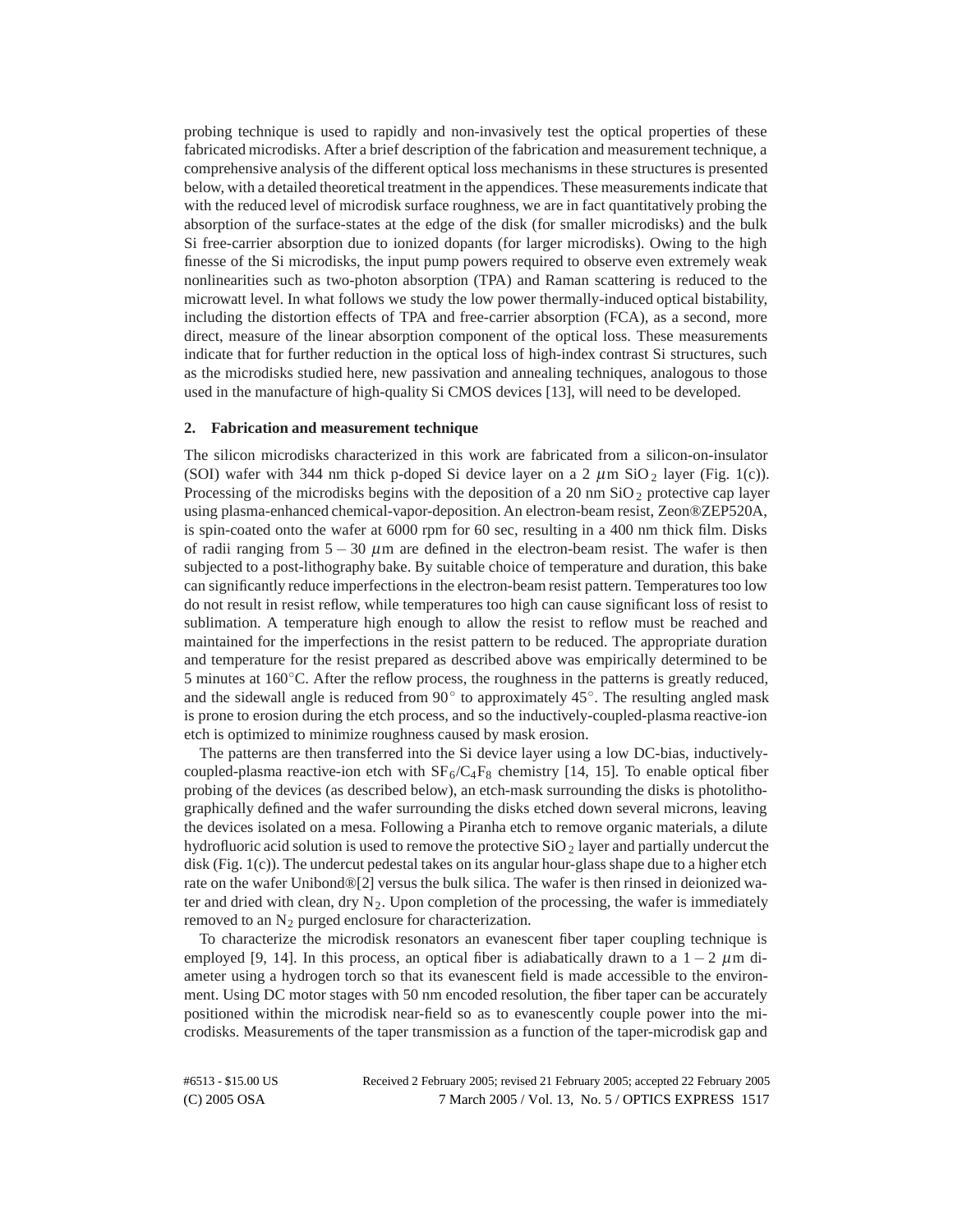input power are performed using swept wavelength tunable laser sources ( $\lambda = 1410$ -1625 nm, linewidth *<* 5 MHz). A set of paddle wheels is used to adjust the polarization state of the fiber taper mode in the microdisk coupling region, providing selective coupling to the TE-like (TMlike) whispering gallery modes (WGMs) with dominant electric field parallel (normal) to the plane of the microdisk. Further details of the fiber taper apparatus and measurement techniques can be found in Refs. [16, 14].



Fig. 1. Schematic representation of a fabricated silicon microdisk. (a) Top view showing ideal disk (red) against disk with roughness. (b) Top view close-up illustrating the surface roughness,  $\Delta r(s)$ , and surface reconstruction, ζ. Also shown are statistical roughness parameters,  $\sigma_r$  and  $L_c$ , of a typical scatterer. (c) Side view of a fabricated SOI microdisk highlighting idealized SiO<sub>2</sub> pedestal.

# **3. Experimental results and analysis**

In order to study the optical loss mechanisms within the Si microdisk resonators, a series of disks with radii,  $R = 5,10,15,20,30 \,\mu$ m, was created. The *intrinsic* optical loss in these structures can be quantified by four different components of a modal quality factor, *Q <sup>i</sup>*, according to

$$
1/Q_i = 1/Q_r + 1/Q_{ss} + 1/Q_{sa} + 1/Q_b,
$$
\n(1)

where  $Q_r$ ,  $Q_{ss}$ ,  $Q_{sa}$ ,  $Q_b$  are related to optical loss due to radiation, surface scattering, surface absorption, and absorption in the bulk Si, respectively. Due to the near ideal nature of the optical confinement of the silicon whispering-gallery-mode (WGM) resonator, the radiation losses become increasingly negligible as the disk radius is increased ( $Q_r \gtrsim 10^8$  for  $R > 1.5 \ \mu m$ [17]). While all of the disks considered in this work possess inconsequential radiation losses, the better radial confinement of larger radii microdisks pulls the WGMs away from the disk edge, as described in Appendix E. Thus, varying the disk radius provides a means to separate sidewall surface effects, quantified by  $Q_{ss}$  and  $Q_{sa}$ , from bulk effects,  $Q_b$ .

A typical taper transmission spectrum of an  $R = 30 \mu$ m microdisk is shown in Fig. 2. The observed double resonance dip (doublet) is a result of Rayleigh scattering from disk surface roughness, illustrated in Fig. 1(b) as  $\Delta r(s)$ . The surface imperfections created during fabrication lift the degeneracy of clockwise (*cw*) and counter-clockwise (*ccw*) propagating WGMs in the microdisk, creating instead standing wave modes [18, 19, 20, 21]. As described in Ref. [9], the highest Q WGMs in these microdisks are found to be of TM-like polarization and of radial mode number  $n = 1$ , where the field interaction with the disk-edge surface is minimized (see Appendices). For the wavelengths studied here, the corresponding azimuthal number is  $M \sim 60$ for the  $R = 5 \mu$ m disks, and scales approximately linearly with radius for larger microdisks. All of the WGMs studied in this work were confirmed to be of TM-like polarization and of radial

(C) 2005 OSA 7 March 2005 / Vol. 13, No. 5 / OPTICS EXPRESS 1518 #6513 - \$15.00 US Received 2 February 2005; revised 21 February 2005; accepted 22 February 2005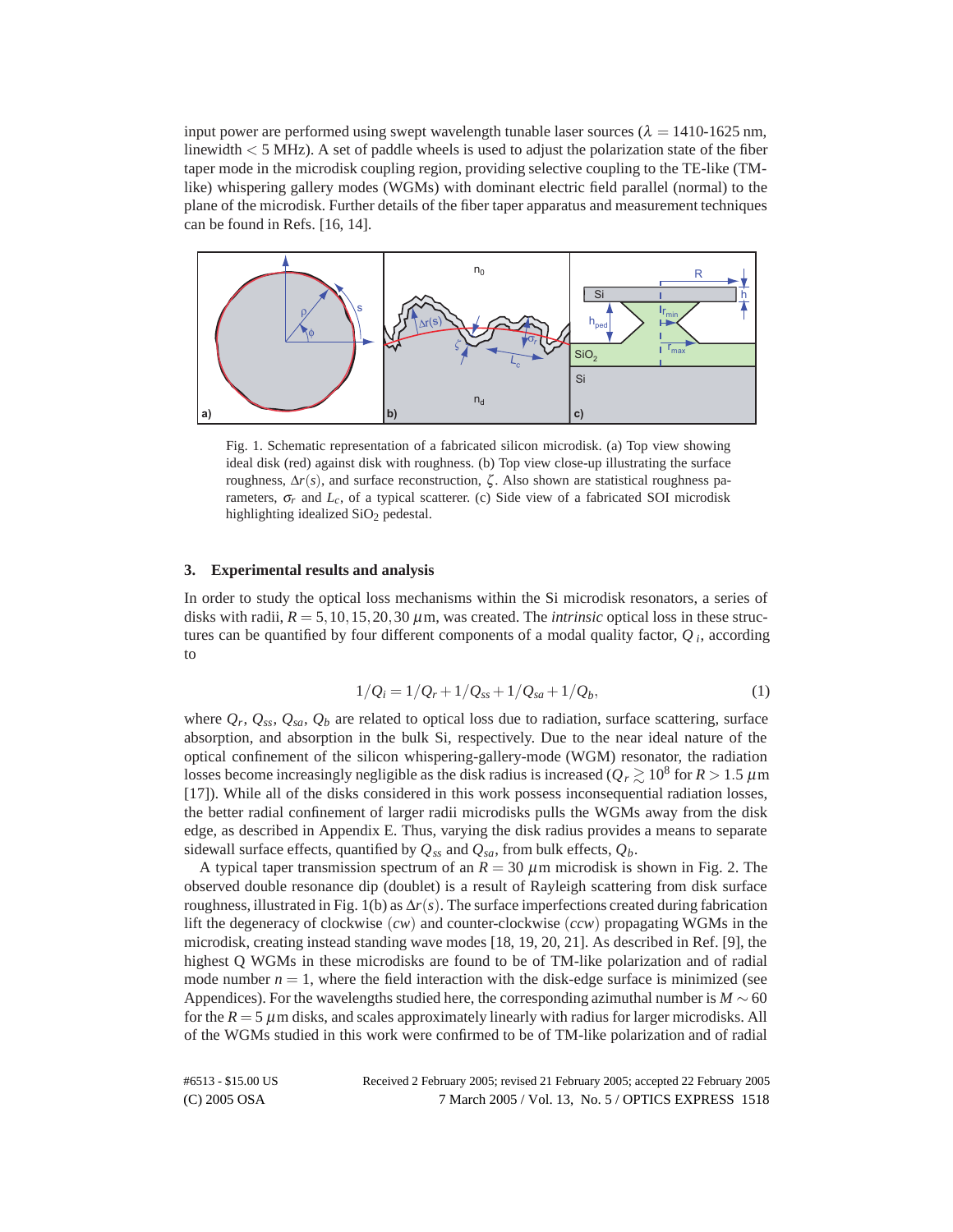

Fig. 2. Taper transmission versus wavelength showing a high- $Q$  doublet mode for the  $R =$ 30  $\mu$ m disk.  $Q_c \equiv \lambda_0/\delta \lambda_c$  and  $Q_s \equiv \lambda_0/\delta \lambda_s$  are the unloaded quality factors for the long and short wavelength modes respectively, where  $\delta \lambda_c$  and  $\delta \lambda_s$  are resonance linewidths. Also shown is the doublet splitting,  $\Delta\lambda$ , and normalized splitting quality factor,  $Q_\beta$  $\lambda_0/\Delta\lambda$ .

number *n* ∼ 1 through studies of their polarization and position dependent coupling to the fiber taper [9].

A statistical model for the doublet splitting is constructed using the effective index model from Appendix A and the time dependent perturbation theory described in Appendix C. The resulting model [20, 21] is used to fit the data in Fig. 2 with linewidth parameters,  $δλ<sub>c</sub>$  and δλ*s*, and doublet splitting, ∆λ. Two independent linewidth parameters must be used because the resulting orthogonal standing wave modes sense different regions of the disk surface [21]. A normalized measure of the mode splitting is defined to be the free-space wavelength,  $\lambda_0$ , divided by the *total* resonance splitting ( $Δλ$ ), given here by  $Q_β$ . To illustrate the utility of this defintion, limiting cases are taken:  $Q_\beta \gg Q_i$  would indicate no doublet splitting and pure *cw* and *ccw* traveling WGMs; conversely,  $Q_B \ll Q_i$  would indicate large doublet splitting and consequently widely separated standing wave WGMs. In the latter case, *Q*<sup>β</sup> gives a better measure of the required coupling strength and the useful bandwidth at *critical coupling*, where all power is transferred into the resonant cavity from a bus waveguide (see inset to Fig. 3).

Figure 3 plots *Q*<sup>β</sup> for each of the measured microdisk radii, where for each microdisk we plot the results for the four highest *Qi* doublet modes in the 1410-1500 nm wavelength range. Combining the results of Appendix C with an approximate form for disk edge energy density (see Appendix E), we get the following equation for the normalized doublet splitting parameter:

$$
Q_{\beta} \equiv \frac{\lambda_0}{\Delta \lambda} = \frac{1}{\sqrt{2}\pi^{3/4}\xi} \left(\frac{V_d}{V_s}\right),\tag{2}
$$

where  $V_d$  is simply the physical volume of the microdisk and  $\xi$  is the relative dielectric contrast constant defined as

$$
\xi = \frac{\bar{n}^2 \left( n_d^2 - n_0^2 \right)}{n_d^2 \left( \bar{n}^2 - n_0^2 \right)}.
$$
\n(3)

*n<sub>d</sub>* ∼ 3.55, *n*<sub>0</sub> = 1.0, and  $\bar{n}$  are the indices of refraction for the silicon disk, cladding, and 2-D effective slab, respectively [22, 23]. The key parameter from this analysis is the effective volume of a typical scatterer, defined as  $V_s \equiv \sqrt{RL_c}h\sigma_r$ , where  $L_c$  is the correlation length of the roughness,  $h$  is the disk height, and  $\sigma_r$  is the standard deviation of the roughness amplitude

(C) 2005 OSA 7 March 2005 / Vol. 13, No. 5 / OPTICS EXPRESS 1519 #6513 - \$15.00 US Received 2 February 2005; revised 21 February 2005; accepted 22 February 2005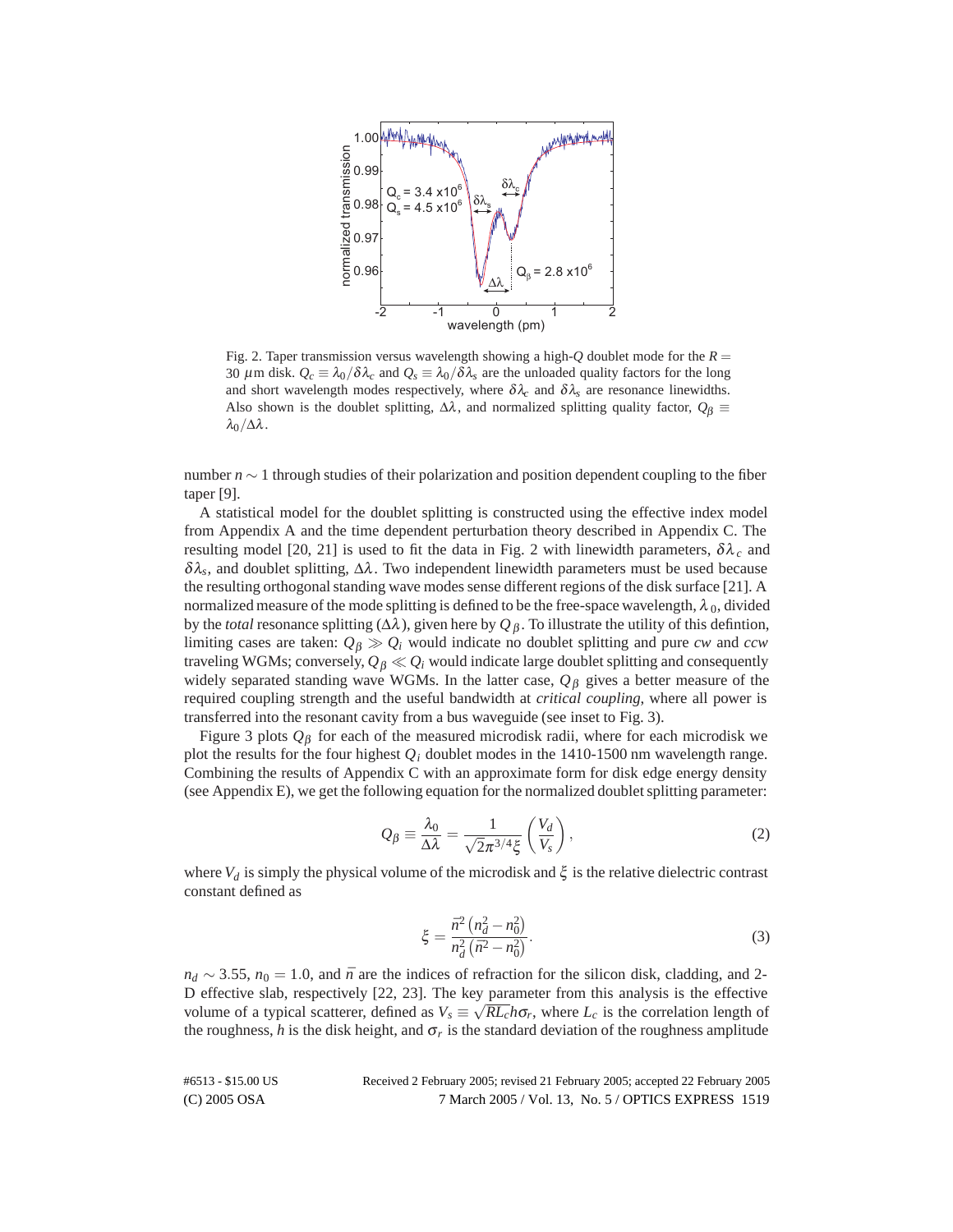

Fig. 3. Normalized doublet splitting (*Q*<sup>β</sup> ) versus disk radius. (inset) Taper transmission data and fit of deeply coupled doublet demonstrating 14 dB coupling depth.

(illustrated in Fig. 1(b)). Fitting the doublet splitting versus disk radius in Fig. 3 (solid blue curve) to the  $Q_\beta \sim R^{3/2}$  dependence shown in Eq. (2), gives a value of  $\sqrt{L_c} \sigma_r = 2.7 \text{ nm}^{3/2}$ . This parameter is also useful in estimating optical loss because the same Rayleigh scattering mechanism responsible for lifting the azimuthal degeneracy couples the unperturbed microdisk modes to radiation modes [24, 20].

From an analysis similar to that used for the mode coupling, the surface scattering quality factor,  $Q_{ss}$ , is approximated as (see Appendix B):

$$
Q_{ss} = \frac{3\lambda_0^3}{8\pi^{7/2}n_0\delta n^2\xi} \left(\frac{V_d}{V_s^2}\right),\tag{4}
$$

where  $\delta n^2 \equiv n_d^2 - n_0^2$ . Figure 4 plots the measured linewidths ( $\delta \lambda_{c,s}$ ) of each of the microdisk modes represented in Fig. 3 as a dimensionless quality factor,  $Q_i \equiv \lambda_0 / \delta \lambda_{c,s}$  (shown as black circles, one for each mode of a doublet pair). From Eq. (4), we see that the model of Appendix B yields a linear dependence versus disk radius of the surface scattering quality factor, *Q ss*. The dash-dotted blue curve shown in Fig. 4 represents the resulting surface scattering component of the total loss as predicted by the fit to  $\sqrt{L_c} \sigma_r$  from the observed doublet splitting. In comparison to recently reported results not incorporating the e-beam resist reflow technique [9] (shown as an \* in Figs. 3 and 4), the doublet splitting has been reduced by nearly a factor of 2*.*5. This results in an increase in the predicted  $Q_{ss}$  by more than a factor of 6. Given that the measured quality factor of the current microdisk resonators has only doubled, this suggests that our new work is limited by loss mechanisms not significant in previous work [9].

(C) 2005 OSA 7 March 2005 / Vol. 13, No. 5 / OPTICS EXPRESS 1520 #6513 - \$15.00 US Received 2 February 2005; revised 21 February 2005; accepted 22 February 2005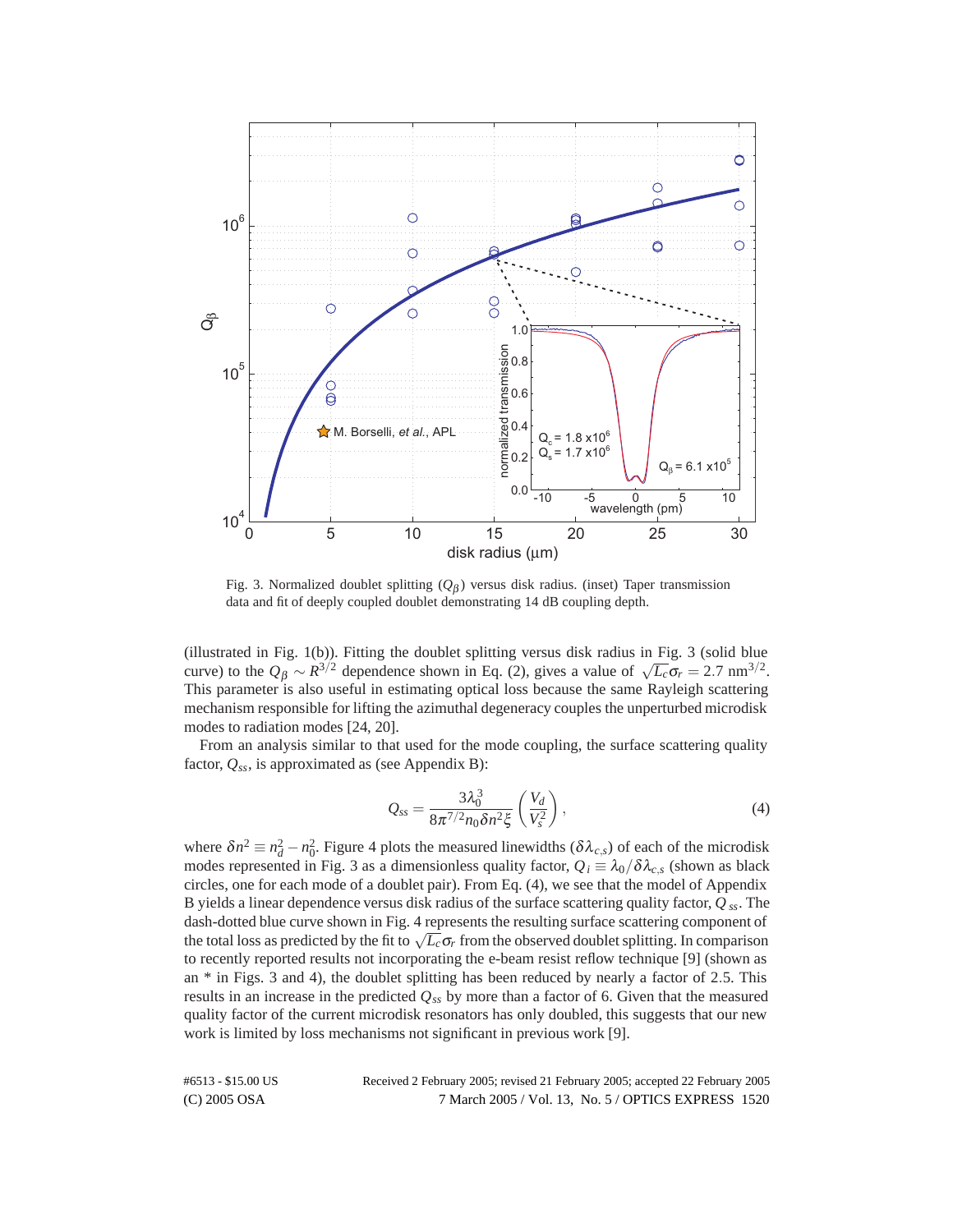

Fig. 4. Measured intrinsic quality factor, *Qi*, versus disk radius and resulting breakdown of optical losses due to: surface scattering  $(Q_{ss})$ , bulk doping and impurities  $(Q_b)$ , and surface absorption (*Qsa*).

Subtracting the fit to  $Q_{ss}$  from the data, a strong linear dependence with radius still remains. Since the optical losses decrease as the modes are pulled in toward the center of the microdisk, we assume that neither the pedestal nor the top and bottom surfaces are significant sources of optical loss. As shown in Appendix D, a disk edge surface absorption component of optical loss would have a linear dependence with microdisk radius, similar to that of surface scattering. The approximate dependence of the surface absorption quality factor, *Q sa*, is found in the analysis from Appendix D to be given as:

$$
Q_{sa} = \frac{\pi c \left(\bar{n}^2 - n_0^2\right) R}{\lambda_0 \bar{n}^2 \gamma_{sa} \zeta},\tag{5}
$$

where <sup>γ</sup>*sa* is the bulk absorption rate of a material consisting entirely of that at the microdisk surface. As schematically illustrated in Fig. 1(b), we propose that the dominant form of surface absorption occurs at the edge of the microdisk along the etched sidewalls, where reactive ion etch damage of the Si lattice can result in a reconstruction depth, ζ, for many monolayers [15]. Fitting the remaining unaccounted for optical loss (i.e., subtracting out the predicted surface scattering component) versus microdisk radius with a linear  $(Q_{sa},$  solid red curve) and constant  $(Q_b)$ , dashed green curve) component, we arrive at the plot shown in Fig. 4. From this fit we find that our microdisks are limited to a  $Q_b \cong 8.5 \times 10^6$ . Using resistivity measurements from the manufacturer of the boron doped SOI material used in this work ( $1 - 3 \Omega$ ·cm) and silicon absorption studies [25], residual free carriers in our material should limit  $Q_b \lesssim (3.7 - 8.8 \times$ 

(C) 2005 OSA 7 March 2005 / Vol. 13, No. 5 / OPTICS EXPRESS 1521 #6513 - \$15.00 US Received 2 February 2005; revised 21 February 2005; accepted 22 February 2005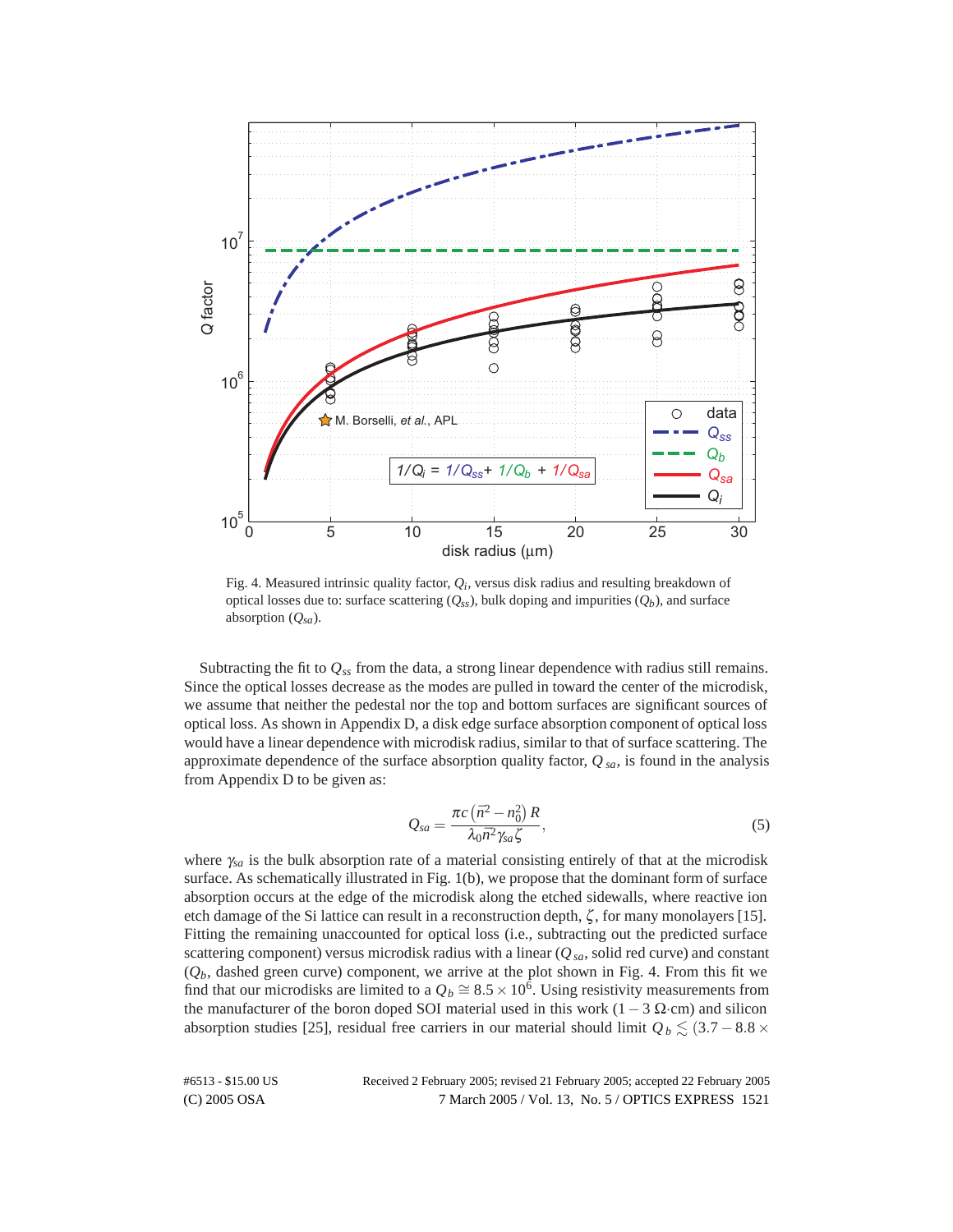$10<sup>6</sup>$ ), consistent with our analysis.



Fig. 5. Plot showing absorbed power versus intra-cavity energy for a  $R = 5 \mu m$  disk to deduce linear, quadratic, and cubic loss rates. (inset) normalized data selected to illustrate bistability effect on resonance.

To corroborate the above surface absorption conclusions, a series of power dependent experiments was performed. The small SiO<sub>2</sub> pedestal ( $r_{\text{max}} \cong 2.5 \ \mu \text{m}$ ,  $r_{\text{min}} \cong 1 \ \mu \text{m}$ ,  $h_{\text{ped}} \cong 1.2$  $\mu$ m) in the  $R = 5$  micron microdisk presented here provides relatively poor thermal contact as compared to the larger radii disks. As a result, thermally-induced shifts in resonant mode wavelengths (inset to Fig. 5) provide a sensitive measure of internal cavity absorption [26, 27, 16]. As the input power to the microdisk is increased, the change in resonance wavelength from the "cold-cavity" position can be related to absorbed power inside the microdisk, *P*abs. Since the thermal conductivity of silicon is roughly 100 times greater than that of silica, the steadystate temperature inside the silicon disk is constant (disregarding the neglible heat flow to the ambient  $N_2$  environment). Furthermore, the remaining buried oxide and silicon substrate, being several orders of magnitude larger in cross-section than the pedestal, can be assumed to act as a thermal bath of constant temperature. These assumptions reduce the thermal behavior of the microresonator to a time-independent, one-dimensional heat flow problem, depending primarily on the geometry of the pedestal.

The thermal resistance,  $R_{th}$ , of the narrow pedestal can be calculated from the thermal conductivity of thermal oxide ( $\kappa_{SiO_2} \sim 1.38 \text{ W} \cdot \text{K}^{-1} \text{m}^{-1}$ ) and the geometry of the pedestal (shown schematically in Fig.  $1(c)$ :

$$
R_{th} = h_{\text{ped}} / (K_{\text{SiO}_2} \pi r_{\text{max}} r_{\text{min}}).
$$
 (6)

(C) 2005 OSA 7 March 2005 / Vol. 13, No. 5 / OPTICS EXPRESS 1522 #6513 - \$15.00 US Received 2 February 2005; revised 21 February 2005; accepted 22 February 2005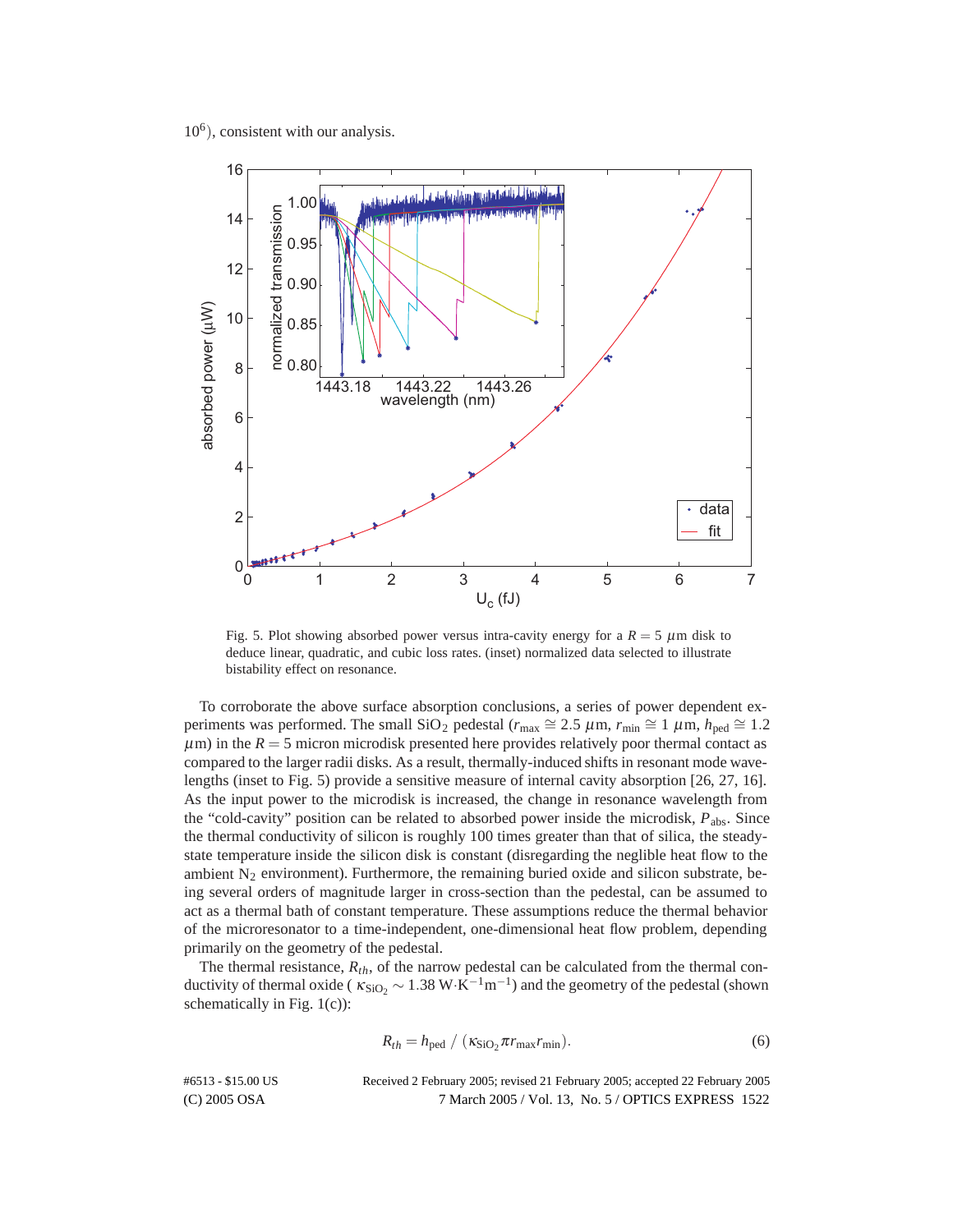The change in resonance wavelength can then be approximately related to the optical power absorbed via the linear relationships

$$
\Delta \lambda_0 \stackrel{n_{\rm Si}/\lambda_0}{\Longrightarrow} \Delta n \stackrel{(dn/dT)_{\rm Si}^{-1}}{\Longrightarrow} \Delta T \stackrel{R_{\rm th}^{-1}}{\Longrightarrow} P_{\rm abs},\tag{7}
$$

where the thermo-optic coefficient of Si is denoted by  $(dn/dT)_{Si} \sim 1.5 \times 10^{-4} \text{ K}^{-1}$ [16]. We finally arrive at the working equation relating the wavelength shift seen in the inset to Fig. 5 to the absorbed power:

$$
P_{\rm abs} = \frac{\kappa_{\rm SiO_2} \pi r_{\rm max} r_{\rm min} n_{\rm Si}}{h_{\rm ped} \frac{dn}{dT} \vert_{\rm Si} \lambda_0} \Delta \lambda_0.
$$
 (8)

To calculate the linear absorption rate, the internal cavity energy must also be found from the minima in the normalized transmission spectra,  $T_{\text{min}}$ , and input power,  $P_{in}$ . Under steadystate conditions, conservation of power requires that the power dropped into the cavity,  $P_d$  =  $(1 - T_{\text{min}})P_{in}$ , be equal to the power lost out of the cavity-waveguide system,  $P_L$ . From the formal definition of *intrinsic* quality factor,  $Q_i^{\prime}$ , we can relate the cavity energy to the power loss by

$$
U_c = \frac{Q_i'}{\omega} P_L = \frac{Q_i'}{\omega} \left( 1 - T_{\min} \right) P_{in},\tag{9}
$$

where  $\omega$  is the optical frequency and  $U_c$  is the internal cavity energy. Taking into account the external loading from the fiber taper, the total observed quality factor (linewidth) can be written as  $1/Q_t = 1/Q_e + 1/Q'_t$ , where  $Q_e$  relates to the coupling of optical power from the fiber taper to the microdisk. *Q <sup>i</sup>* in this case includes all intrinsic loss of the microdisk resonator and any additional parasitic loading from the fiber taper. As the resonant mode linewidth cannot be directly measured at high powers (due to nonlinear distortion), it must be inferred from the depths of transmission and the "cold-cavity" linewidth [16]. Using a simple model for the waveguideresonator system [28], we can find  $Q_e$  by measuring the total linewidth at *low* powers and using the relation  $Q_e = 2Q_t/(1 - \sqrt{T_{min}})$ . One can then show that  $Q'_i = Q_e(1 - \sqrt{T_{min}})/(1 + \sqrt{T_{min}})$ for *all* powers, assuming that the taper loading does not change with input power. With complete knowledge of  $Q_e$  and  $Q'_i$ , we can finally determine the internal cavity energy versus input power.

Figure 5 shows a typical data set for the power dependent absorption effects for the  $R = 5$  $\mu$ m microdisk modes previously described for Figs 3 and 4. At low powers,  $P_{\text{abs}}$  scales linearly with  $U_c$ , while at higher powers, the onset of two-photon absorption (quadratic term) and freecarrier absorption (cubic term) become readily apparent. A cubic polynomial fit ( $P_{\text{abs}} \sim aU_c^3 +$  $bU_c^2 + \gamma_{\text{lin}}U_c$ ) for the four  $R = 5 \mu \text{m}$  modes yields a linear absorption quality factor of  $Q_{\text{lin}}$  $\equiv \omega/\gamma_{\text{lin}} = (1.5 \pm 0.3) \times 10^6$ . This value is in very good agreement with the estimated  $Q_{sa}$  from the analysis above (solid red curve in Fig. 4). Also, as the measurements of the modes in the larger microdisks have significantly higher measured  $Q_i$  than the measured  $Q_{lin}$ , this is a strong indication that we are indeed quantitatively probing the surface state absorption and not the bulk absorption for the smaller  $R = 5 \mu$ m microdisks.

#### **4. Conclusion**

Using a combination of resist reflow to form a surface-tension limited smooth etch mask and a low DC bias dry etch to reduce roughness and damage in the etched Si sidewalls, we have fabricated high-index contrast Si microdisk microresonators with strong optical confinement and losses as low as 0.1 dB/cm ( $Q > 5 \times 10^6$ ). Passive fiber optic measurements of the scaling

(C) 2005 OSA 7 March 2005 / Vol. 13, No. 5 / OPTICS EXPRESS 1523 #6513 - \$15.00 US Received 2 February 2005; revised 21 February 2005; accepted 22 February 2005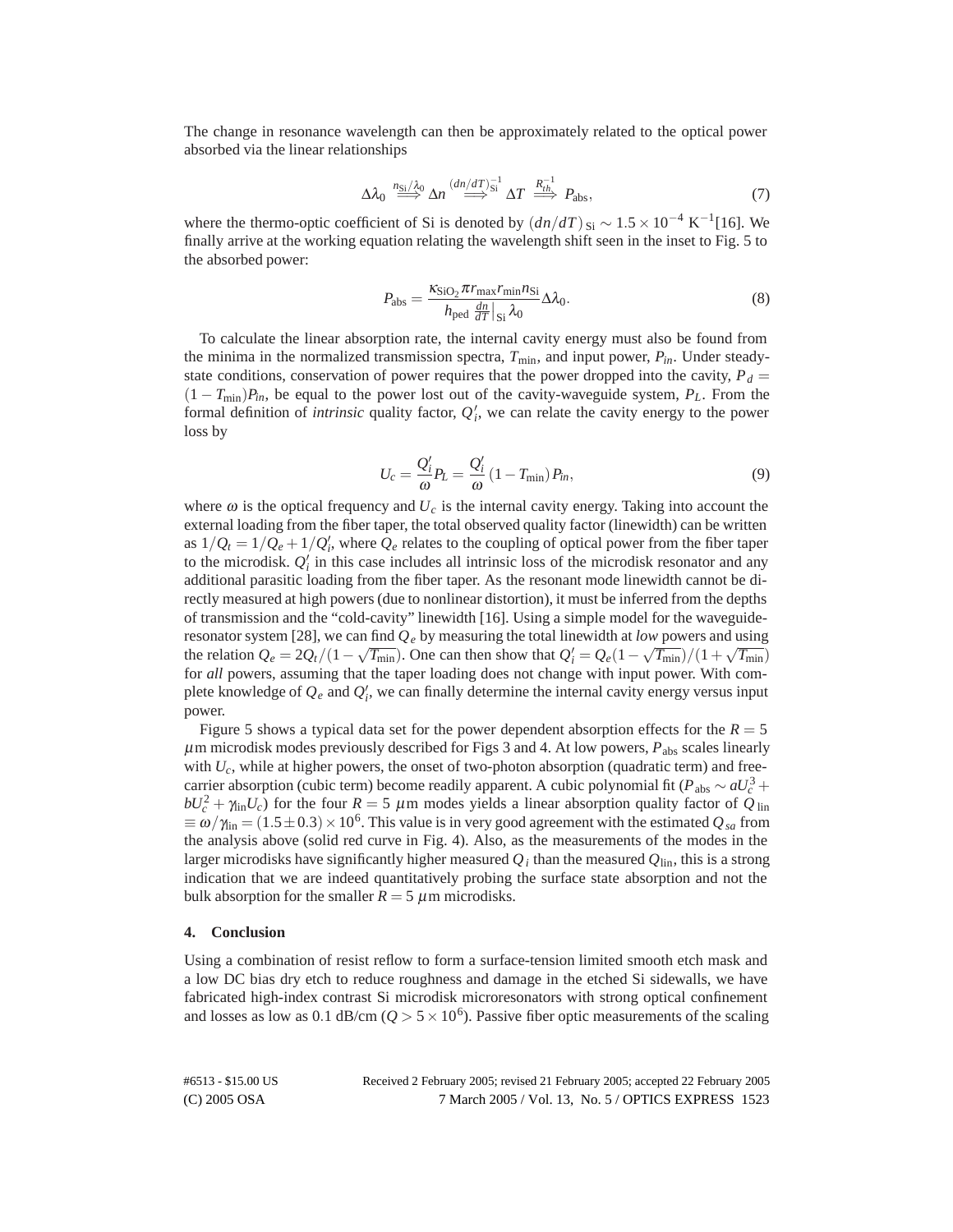of optical loss with microdisk radius, along with power dependent measurement of the thermooptic properties of the microdisks, provide evidence supporting the view that optical loss is dominated in these structures by surface  $(5 < R < 20 \,\mu\text{m})$  and bulk free-carrier absorption  $(R >$ 20  $\mu$ m), as opposed to surface roughness on the microdisk. Applications of these devices to nonlinear light scattering, all-optical switching, Si laser resonators, or highly sensitive Si optical sensors are envisioned, where the low loss and tight optical confinement results in extremely large circulating intensities for low optical input powers.

## **Acknowledgements**

This work was supported by DARPA through the EPIC program, and by the Charles Lee Powell Foundation. The authors would like to thank Paul Barclay and Kartik Srinivasan for useful discussions. M.B. thanks the Moore Foundation, NPSC, and HRL Laboratories, and T.J. thanks the Powell Foundation for their graduate fellowship support.

# **A. Analytic approximation for the modes of a microdisk**

Starting with Maxwell's equations for a linear, non-dispersive medium with no free charges or currents,

$$
\nabla \cdot \mathbf{D}(\mathbf{r},t) = 0 \qquad \nabla \times \mathbf{E}(\mathbf{r},t) = -\frac{\partial \mathbf{B}(\mathbf{r},t)}{\partial t} \n\nabla \cdot \mathbf{B}(\mathbf{r},t) = 0 \qquad \nabla \times \mathbf{H}(\mathbf{r},t) = \frac{\partial \mathbf{D}(\mathbf{r},t)}{\partial t},
$$
\n(10)

where  $\mathbf{D}(\mathbf{r},t) = \varepsilon(\mathbf{r})\mathbf{E}(\mathbf{r},t)$  and  $\mathbf{H}(\mathbf{r},t) = \frac{1}{\mu_0}\mathbf{B}(\mathbf{r},t)$  are the linear constitutive relations. Using the well known series of vector identities, we can rewrite Maxwell's equations for a piecewise homogeneous medium as wave equations:

$$
\nabla^2 \mathbf{F} - \frac{n^2(\mathbf{r})}{c^2} \frac{\partial^2 \mathbf{F}}{\partial t^2} = 0,
$$
\n(11)

where  $\mathbf{F} = \{\mathbf{E}, \mathbf{H}\}, c^2 = \frac{1}{\mu_0 \varepsilon_0}$ , and  $n^2(\mathbf{r}) = \frac{\varepsilon(\mathbf{r})}{\varepsilon_0}$ . Furthermore, looking for oscillatory solutions of the form:  $\mathbf{F}(\mathbf{r},t) = \mathbf{F}(\mathbf{r})e^{i\omega t}$ , we can write the cylindrical form of the timeindependent Maxwell's equations as

$$
\left(\frac{\partial^2}{\partial \rho^2} + \frac{1}{\rho} \frac{\partial}{\partial \rho} + \frac{1}{\rho^2} \frac{\partial^2}{\partial \phi^2} + \frac{\partial^2}{\partial z^2} + \left(\frac{\omega}{c}\right)^2 n^2(\mathbf{r})\right) \mathbf{F}(\mathbf{r}) = 0.
$$
 (12)

Note, the real physical fields are given by  $Re[F(\mathbf{r}, t)]$ .

In a thin semiconductor microdisk, the high index contrast provides large vertical confinement. This large confinement admits a powerful approximation by effectively reducing the problem to a two-dimensional one. In this case, there are two dominant polarizations labeled as TE (*E* field parallel to the disk plane) and TM (*E* field perpendicular to the disk plane), where Eq. (12) becomes scalar in the  $\hat{z}$  direction. As a consequence,  $F_z$  corresponds to  $H_z(E_z)$ for TE(TM) modes. For  $\rho < R$ , where R is the disk radius, separation of variables can be used to rewrite Eq. (12) as

$$
\frac{1}{W}\left(\frac{\partial^2 W}{\partial \rho^2} + \frac{1}{\rho}\frac{\partial W}{\partial \rho} + \frac{1}{\rho^2}\frac{\partial^2 W}{\partial \phi^2}\right) + \frac{1}{Z}\frac{d^2 Z}{dz^2} + k_o^2 n^2(\mathbf{r}) = 0,
$$
\n(13)

where  $F_z = W(\rho, \phi) Z(z)$  and  $k_0 = \omega/c$ . Thus we have two differential equations,

(C) 2005 OSA 7 March 2005 / Vol. 13, No. 5 / OPTICS EXPRESS 1524 #6513 - \$15.00 US Received 2 February 2005; revised 21 February 2005; accepted 22 February 2005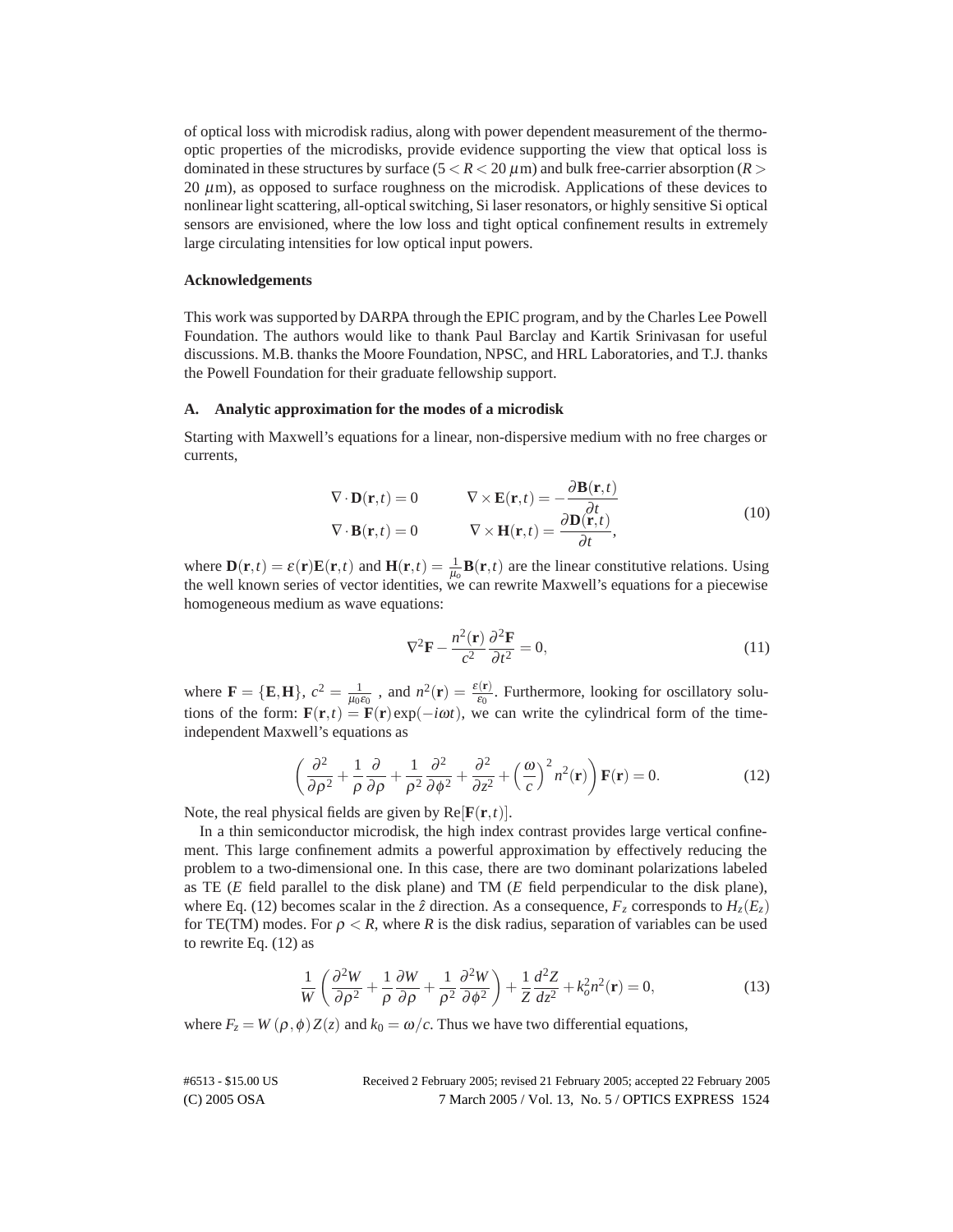$$
\left(\frac{\partial^2 W}{\partial \rho^2} + \frac{1}{\rho} \frac{\partial W}{\partial \rho} + \frac{1}{\rho^2} \frac{\partial^2 W}{\partial \phi^2}\right) + k_0^2 \bar{n}^2(\rho)W = 0
$$
\n(14)

$$
\frac{d^2Z}{dz^2} + k_0^2 \left( n^2(z) - \bar{n}^2 \right) Z = 0,\tag{15}
$$

to self-consistently solve for the effective index,  $\bar{n}$ . The solution of Eq. (15) follows the standard slab mode calculations as in [23] taking note that  $F<sub>z</sub>$  is continuous(discontinuous) across the interfaces for the TE(TM) modes. Equation (14) can be solved by again using separation of variables,  $W(\rho, \phi) = \Psi(\rho) \Omega(\phi)$ , to rewrite it as:

$$
\frac{\partial^2 \Psi}{\partial \rho^2} + \frac{1}{\rho} \frac{\partial \Psi}{\partial \rho} + \left( k_0^2 \bar{n}^2 (\rho) - \frac{m^2}{\rho^2} \right) \Psi = 0 \tag{16}
$$

$$
\frac{\partial^2 \Omega}{\partial \phi^2} + m^2 \Omega = 0.
$$
 (17)

While the solution to Eq. (17) is simply  $\Omega(\phi) \sim \exp(im\phi)$ , the solution to Eq. (16) is most tractably solved approximately [22]. Inside the disk the radial solutions are Bessel functions,  $\Psi(\rho) \sim J_m(k_o\bar{n}\rho)$ . Outside the disk, the solutions are Hankel functions which can be approximated by a decaying exponential with decay constant  $\alpha = k_0 (\bar{n}^2 - n_0^2)^{1/2}$ . The free-space wavelength can then be found by matching the boundary conditions at  $\rho = R$  using Eq. (10). Matching  $H_z(E_z)$  and  $E_\phi$  for TE(TM) leads to the transcendental equation,

$$
k_0 \bar{n}(k_0) J_{m+1}(k_0 \bar{n}(k_0)R) = \left(\frac{m}{R} + \eta \alpha\right) J_m(k_0 \bar{n}(k_0)R), \qquad (18)
$$

where  $\eta = \bar{n}^2/n_0^2$  for TE and unity for TM modes. Using the self-consistent solution of Eq. (15) and Eq. (18), the unnormalized radial mode dependence is given by

$$
\Psi(\rho) \sim \begin{cases} J_m(k_0 \bar{n}\rho) & \rho \le R \\ J_m(k_0 \bar{n}R) \exp(-\alpha(\rho - R)) & \rho > R \end{cases}
$$
(19)

## **B. Derivation of** *Qss* **from the Volume Current Method**

Optical losses in microresonators are often times limited by index perturbations,  $\delta \varepsilon$ , on the surfaces. These index perturbations are sourced approximately by the unperturbed field solutions,  $\mathbf{E}^0$ , to create polarization currents,

$$
\mathbf{J} = -i\omega\delta\epsilon \mathbf{E}^0. \tag{20}
$$

In analogy with microwave electronics, the polarization currents drive new electromagnetic fields which radiate into space. Optical losses due to the perturbations can be calculated from the far field solutions setup by **J** [24] . In most microdisk work, the dominant deviations from the ideal disk geometry occur on the sidewalls during fabrication. Etch-induced sidewall roughness typically runs the height of the disk, providing a nearly one-dimensional way of representing this roughness along the arclength. In this way, the index perturbation (Fig. 1) can be approximated by

$$
\delta \varepsilon = \varepsilon_0 \delta n^2 h \Delta r(\phi) \delta(r - R) \delta(z), \tag{21}
$$

where  $\varepsilon_0$  is the free space permittivity,  $\delta n^2 = n_d^2 - n_0^2$ ,  $n_d$  is the disk refractive index,  $n_0$  is the index of the surrounding medium, *h* is the disk height, and  $\Delta r(\phi)$  is the radial surface

| #6513 - \$15.00 US | Received 2 February 2005; revised 21 February 2005; accepted 22 February 2005 |
|--------------------|-------------------------------------------------------------------------------|
| $(C)$ 2005 OSA     | 7 March 2005 / Vol. 13, No. 5 / OPTICS EXPRESS 1525                           |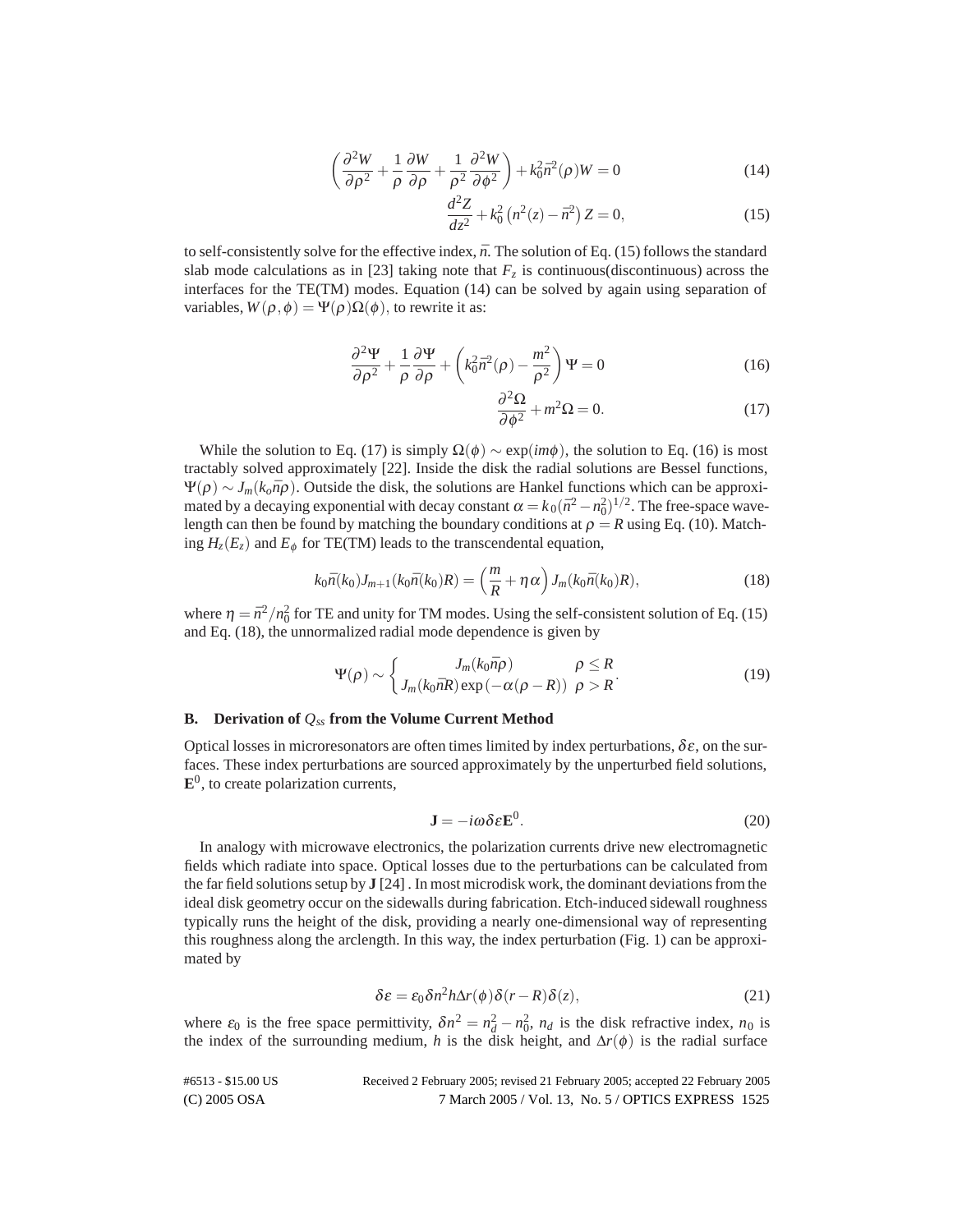roughness relative to the unperturbed disk radius [19]. The parameters ρ, φ, and *z* correspond to the radius from the disk center, angle along the disk perimeter, and height along the disk edge, respectively. The far field vector potential sourced by **J** is given by [24]

$$
\mathbf{A}_{rad}(\mathbf{r}) = \frac{\mu_o}{4\pi} \left( \frac{e^{-ik_1r}}{r} \right) \int \mathbf{J}(\mathbf{r}') e^{-ik_1\hat{\mathbf{r}} \cdot \mathbf{r}'} d\mathbf{r}',\tag{22}
$$

where  $k_1 \equiv n_0 k_0$  is the wave vector in the surrounding medium. Writing the unperturbed electric field at the disk edge as  $\mathbf{E}^0 = \mathbf{E}_m(\rho, z) \exp(im\phi)$ , Eq. (22) simplifies to

$$
\mathbf{A}_{rad}(\mathbf{r}) = \frac{-i\mu_0 \omega h \delta n^2 \varepsilon_0 \mathbf{E}_m(R,0)R}{4\pi} \left(\frac{e^{-ik_1r}}{r}\right) \int_0^{2\pi} \Delta r(\phi') e^{im\phi'} \exp\left(ik_1R\sin\theta\cos\phi'\right) d\phi'.
$$
\n(23)

For low loss microdisks, the direct solution to Eq. (23) becomes increasingly sensitive to the limitations on the measurement of  $\Delta r(s)$ , where  $s \equiv \phi R$ , the arclength along the disk edge perimeter. However, a simple statistical solution becomes possible once surface roughness becomes much smaller than the wavelength in the material [19]. In effect, this simplification assumes that roughness separated by much more than a characteristic correlation length, *L <sup>c</sup>*, is statistically independent. This allows each infinitesimal arclength along the perimeter to be treated as an ensemble member of all the possible processing outcomes under the same fabrication conditions. Ensemble averaging over Eq. (23) yields

$$
\langle \mathbf{A}_{rad}(\mathbf{r}) \cdot \mathbf{A}_{rad}(\mathbf{r})^* \rangle = \left| \frac{\mu_0 \omega h \delta n^2 \epsilon_0 \mathbf{E}_m(R,0)}{4\pi} \right|^2 \left( \frac{R}{r} \right)^2 \Theta \qquad (24)
$$
  

$$
\Theta \equiv \int_0^{2\pi} \int_0^{2\pi} C\left( |\phi' - \phi''| \right) \exp\left( im(|\phi' - \phi''|) \exp\left[ ik_1 R \sin \theta \left( \cos \phi' - \cos \phi'' \right) \right] d\phi' d\phi'', \qquad (25)
$$

where  $C(|\phi' - \phi''|) = \langle \Delta r(\phi') \Delta r(\phi'') \rangle$ , the correlation function for the etch roughness. With the substitutions,  $t = \phi' - \dot{\phi}''$  and  $z = (\phi' + \phi'')/2$ , the integral is evaluated to be

$$
\Theta = 2\pi \int_0^{2\pi} C(t) \exp(imt) J_0 \left[ 2k_1 R \sin \theta \sin\left(\frac{t}{2}\right) \right] dt.
$$
 (26)

With a Gaussian model for the correlation function given by  $C(s) = \sigma_R^2 \exp(-s^2/L_c^2)$ , this integral becomes

$$
\Theta = \frac{2\pi}{R} \int_{-\pi R}^{\pi R} \sigma_R^2 \exp\left(-\frac{s^2}{L_c^2} + i\frac{m}{R}s\right) J_0 \left[2k_1 R \sin\theta \sin\left(\frac{sR}{2}\right)\right] ds \approx \frac{2\pi^{3/2} \sigma_R^2 L_c}{R},\tag{27}
$$

where  $\sigma_R$  is the standard deviation for the surface roughness. Combining Eqs. (27) and (24), the far field Poynting vector is given by

$$
\langle \mathbf{S}_{rad} \rangle = \hat{\mathbf{r}} \frac{\omega k_0}{2\mu_0} \left\langle |\hat{\mathbf{r}} \times \mathbf{A}_{rad}|^2 \right\rangle = \hat{\mathbf{r}} \frac{\omega k_1^3 n_0 \left(\delta n^2\right)^2 V_s^2 \varepsilon_0 |\mathbf{E}_m(R,0)|^2}{16\sqrt{\pi}} \frac{|\hat{\mathbf{r}} \times \hat{\mathbf{e}}|^2}{r^2},\tag{28}
$$

where  $\hat{\bf{e}}$  is the polarization of the electric field and  $V_s \equiv \sqrt{RL_c} h \sigma_r$  is the effective volume for a typical scatterer. The total power radiated, *Prad*, far from the disk can be found by integrating the outward intensity over a large sphere and summing the polarization components to obtain

(C) 2005 OSA 7 March 2005 / Vol. 13, No. 5 / OPTICS EXPRESS 1526 #6513 - \$15.00 US Received 2 February 2005; revised 21 February 2005; accepted 22 February 2005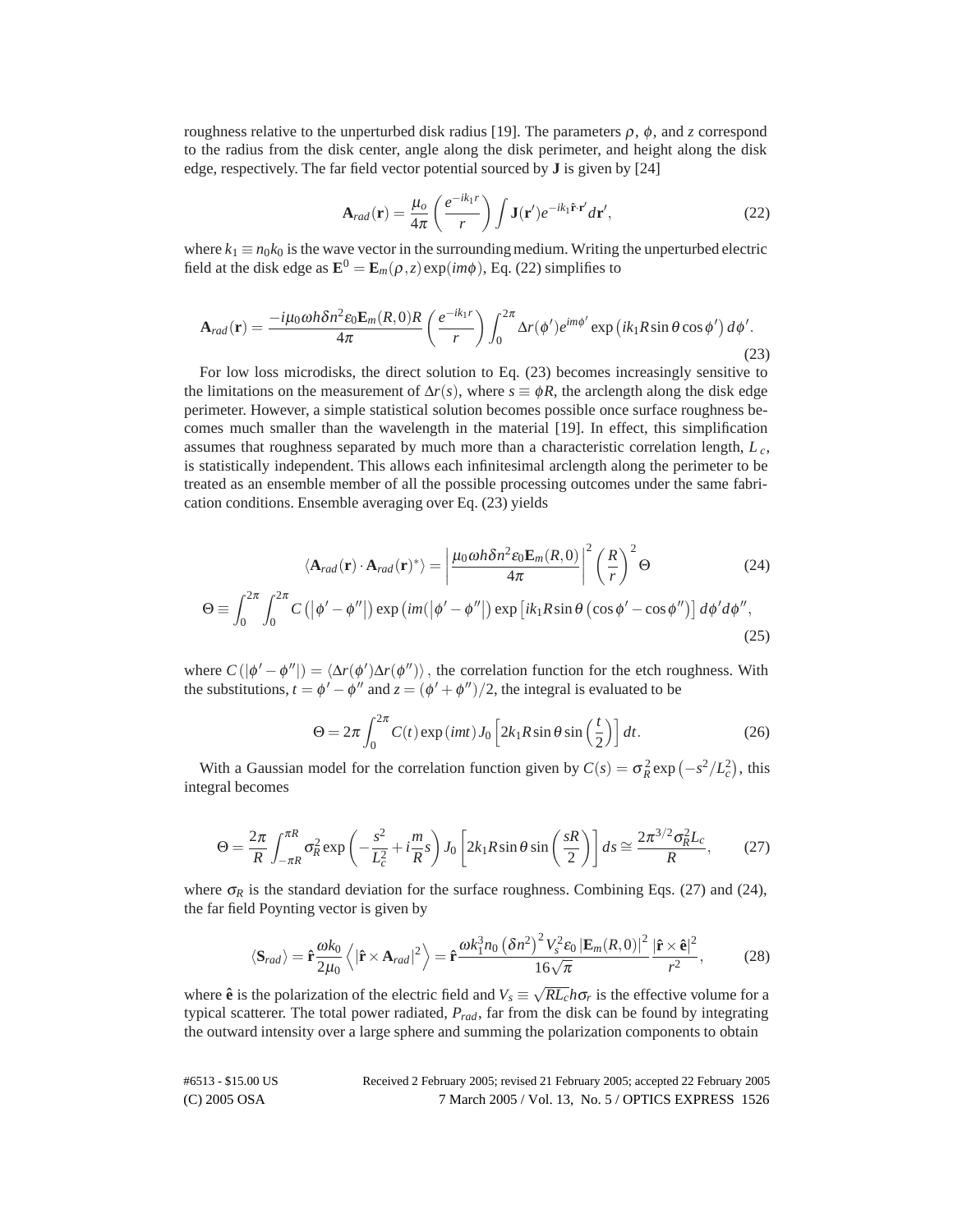$$
P_{rad} = \int \left(\mathbf{S} \cdot \hat{\mathbf{r}}\right) r^2 d\Omega = \sum_{\hat{\eta}} \frac{\pi^{7/2} \omega n_0 \left(\delta n^2\right)^2 V_s^2 \varepsilon_0 |E_m(R,0;\hat{\eta})|^2 G(\hat{\eta})}{\lambda_0^3},\tag{29}
$$

where  $\hat{\eta} = {\hat{\rho}, \hat{\phi}, \hat{\mathbf{z}}}\$  and  $G(\hat{\eta}) = {2/3, 2, 4/3}$  is a geometrical radiation factor for the different electric field polarizations. Since the quality factor of a cavity mode is given by  $Q = \omega U_c / P_{rad}$ , where  $U_c = \frac{1}{2} \int \mathcal{E}^0(\mathbf{r}) |\mathbf{E}^0|$  $2/dr$  is the time-averaged stored energy in the cavity, we can rewrite Eq. (29) as a surface scattering quality factor

$$
Q_{ss} = \frac{\lambda_o^3}{\pi^{7/2} n_o \left(\delta n^2\right)^2 V_s^2 \Sigma_{\hat{\eta}} \bar{u}_s(\hat{\eta}) G(\hat{\eta})},\tag{30}
$$

where  $\bar{u}_s(\hat{\eta})$  is the normalized, spatially-averaged (see Appendix E)  $\hat{\eta}$ -polarized electric field energy density at the disk edge given by

$$
\bar{u}_s(\hat{\eta}) = \frac{\varepsilon_0 \left| \mathbf{E}^0(\hat{\eta}) \right|_{s,avg}^2}{\frac{1}{2} \int \varepsilon^0(\mathbf{r}) \left| \mathbf{E}^0 \right|^2 d\mathbf{r}}.
$$
\n(31)

Numerical calculations of  $\bar{u}_s(\hat{\eta})$  show that TE modes couple to far field radiation modes roughly 50 % more strongly than corresponding TM modes, mainly due to geometrical considerations through  $G(\hat{\eta})$ . Note that this and the following section has corrected minor errors present in reference [9].

# **C.** Derivation of  $Q_\beta$  via time-dependent perturbation theory

In addition to coupling to radiation modes, surface roughness on microdisks will also couple the degenerate clockwise (*cw*) and counterclockwise (*ccw*) modes [18]. Lifting this degeneracy creates a downshifted- and upshifted-frequency standing wave mode. Based on the work of Gorodetsky, *et al*.[20], a time-dependent perturbation theory can be formulated to quantify this doublet splitting. Then a statistical approach similar to that of Little and Laine [19] can be used to relate the doublet frequency splitting to measured surface roughness. The same polarization currents from Eq. (20) can be added to Eq. (11) to arrive at

$$
\nabla^2 \mathbf{E} - \mu_0 \left( \varepsilon^0 + \delta \varepsilon \right) \frac{\partial^2 \mathbf{E}}{\partial t^2} = 0,
$$
 (32)

where  $\varepsilon^0(\mathbf{r})$  is the dielectric structure for the ideal disk. The unperturbed modes with an assumed harmonic time dependence, denoted by  $\mathbf{E}_j^0(\mathbf{r},t) = \mathbf{E}_j^0(\mathbf{r}) \exp(i\omega_j t)$ , are a solution of

$$
\nabla^2 \mathbf{E}_j^0(\mathbf{r}) + \mu_0 \varepsilon^0(\mathbf{r}) \omega_j^2 \mathbf{E}_j^0(\mathbf{r}) = 0.
$$
 (33)

Now assuming slowly varying envelopes  $a_j(t)$ , the perturbed modes are given by

$$
\mathbf{E}(\mathbf{r},t) = \exp(-i\omega_0 t) \sum_j a_j(t) \mathbf{E}_j^0(\mathbf{r}).
$$
\n(34)

Substituting Eq. (34) into Eq. (32) and keeping terms to first order yields

$$
\sum_{j} \left( 2i\omega_0 \varepsilon^0 \frac{da_j}{dt} + \delta \varepsilon \omega_0^2 a_j - \varepsilon^0 (\omega_j^2 - \omega_0^2) a_j \right) \mathbf{E}_j^0(\mathbf{r}) = 0.
$$
 (35)

Using the fact that  $\int \varepsilon^0 (\mathbf{E}_j^0(\mathbf{r}))^* \mathbf{E}_k^0(\mathbf{r}) d\mathbf{r} = 0$  for  $j \neq k$  (shown in Ref. [29]), Eq. (35) can be multiplied by  $\left(\mathbf{E}_{j}^{0}(\mathbf{r})\right)^{*}$  and integrated over all space to obtain

(C) 2005 OSA 7 March 2005 / Vol. 13, No. 5 / OPTICS EXPRESS 1527 #6513 - \$15.00 US Received 2 February 2005; revised 21 February 2005; accepted 22 February 2005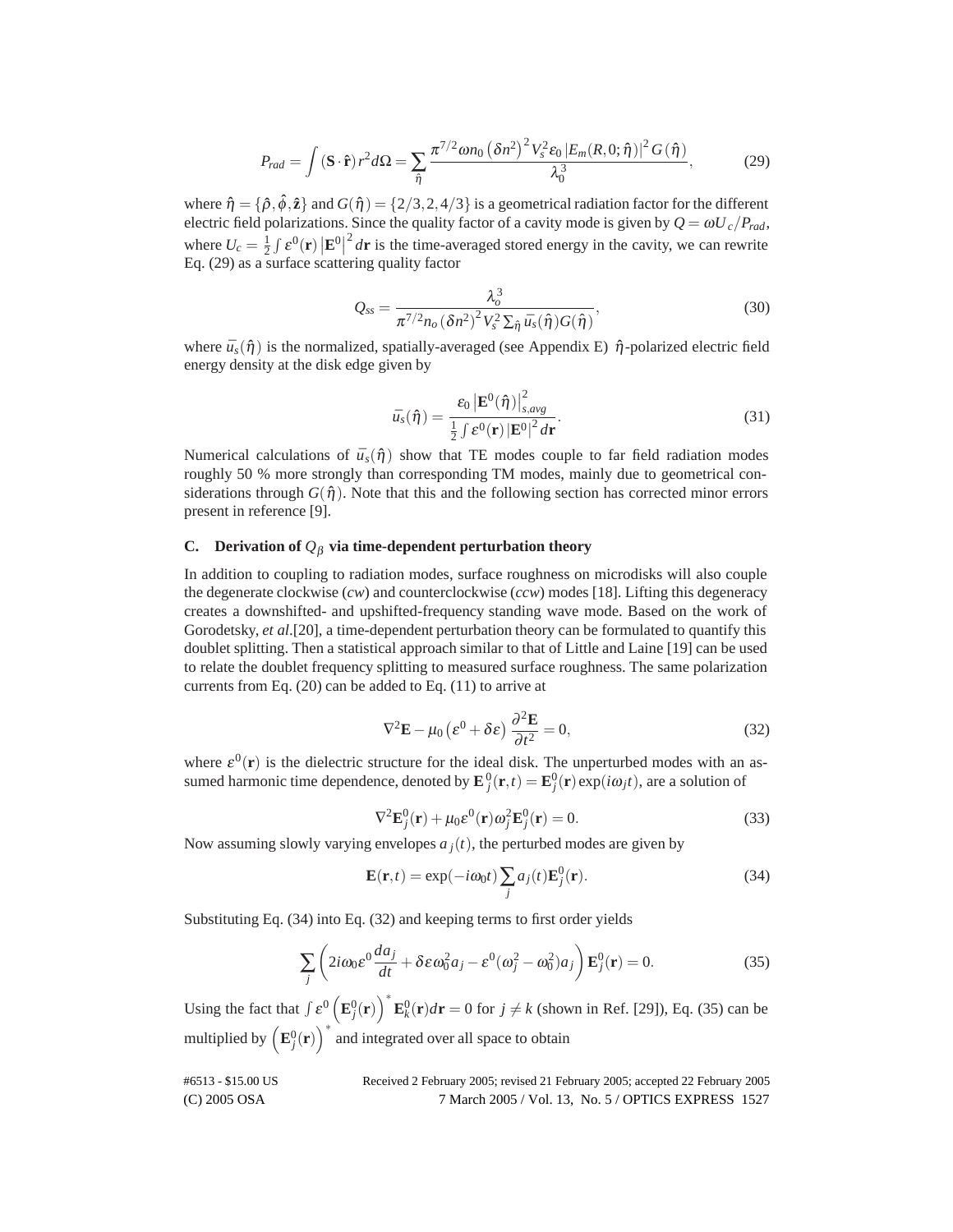$$
\frac{da_k}{dt} + i\Delta \omega_k a_k(t) = i \sum_j \beta_{jk} a_j,
$$
\n(36)

with 
$$
\beta_{jk} = \frac{\omega_0}{2} \frac{\int \delta \varepsilon \left( \mathbf{E}_j^0(\mathbf{r}) \right)^* \mathbf{E}_k^0(\mathbf{r}) d\mathbf{r}}{\int \varepsilon^0 |\mathbf{E}_k^0(\mathbf{r})|^2 d\mathbf{r}},
$$
 (37)

where  $\Delta \omega_k = \omega_k - \omega_0$ . The radius of the ideal disk in  $\varepsilon^0(\mathbf{r})$  is chosen as the average radius of the perturbed disk so as to work in a basis where the strength of the perturbation does not create a self-term frequency shift (i.e.,  $\beta_{ij} = 0$ ). For the case of initially degenerate *cw* and *ccw* modes, we can take this coupled mode formalism and resonantly pump the system with an external waveguide. For small perturbations, we can assume that the backscattering rate for each mode is identical,  $\beta_{\text{cw,cw}} = \beta_{\text{ccw,cw}} \equiv \beta$ . When all other modes are far off-resonance, the coupled mode equations then become symmetrically

$$
\frac{da_{cw}}{dt} = -i\Delta\omega a_{cw} + i\beta a_{ccw}
$$
\n(38a)

$$
\frac{da_{ccw}}{dt} = -i\Delta\omega a_{ccw} + i\beta a_{cw},\tag{38b}
$$

where  $\Delta\omega_{cw} = \Delta\omega_{ccw} \equiv \Delta\omega$ . A functional form for  $\beta$  can be analytically derived for small amounts of etch roughness. Substituting the delta function approximation for the dielectric perturbation from Eq. (21), we obtain

$$
\beta = \frac{\omega_0}{4U_c} \int \varepsilon_0 \delta n^2 h \Delta r(s) \delta(r - R) \delta(z) \left( \mathbf{E}_{cw}(\mathbf{r}) \right)^* \mathbf{E}_{ccw}(\mathbf{r}) d\mathbf{r}.
$$
 (39)

This integral is easily reduced to a Fourier-type integral by noting that at the disk edge  $\mathbf{E}_{cw} =$  $\mathbf{E}_m(R,0)$ exp( $-i\mathbf{m}\phi$ ) and  $\mathbf{E}_{ccw} = \mathbf{E}_m(R,0)$ exp( $i\mathbf{m}\phi$ ). Integrating over the δ-functions yields

$$
\beta = \frac{\omega_0 \delta n^2 h Re_0 |\mathbf{E}_m(R, 0)|^2}{4U_c} \gamma
$$
\n(40)

$$
\Upsilon = \int_0^{2\pi} \Delta r(\phi) e^{i2m\phi} d\phi.
$$
 (41)

As in Eq. (23), the integral, ϒ, becomes statistically solvable when surface roughness becomes much smaller than the wavelength in the material. Following the same method of solution and definitions as above,

$$
\left\langle \Upsilon^2 \right\rangle = \frac{2\pi}{R} \int_{-\pi R}^{\pi R} \sigma_R^2 \exp\left(-\frac{s^2}{L_c^2} + i\frac{2m}{R}s\right) \cong \frac{2\pi^{3/2} \sigma_R^2 L_c}{R}.
$$
 (42)

Plugging Eq. (42) into Eq. (40) and solving gives  $\sqrt{\langle \beta^2 \rangle} = (\pi/4)^{3/4} \omega_0 \delta n^2 V_s \bar{u}_s$ , where  $\bar{u}_s \equiv$  $\sum_{\hat{n}} \bar{u}_s(\hat{n})$ . To model coupling power into this resonant system, a phenomenological loss rate,  $\gamma_t \equiv \omega/Q_t$ , and a coupling coefficient,  $\kappa$ , can be added to obtain, [21]

$$
\frac{da_{cw}}{dt} = -\left(\frac{\gamma}{2} + i\Delta\omega\right)a_{cw} + i\beta a_{ccw} + \kappa s\tag{43a}
$$

$$
\frac{da_{ccw}}{dt} = -\left(\frac{\gamma_t}{2} + i\Delta\omega\right) a_{ccw} + i\beta a_{cw},\tag{43b}
$$

(C) 2005 OSA 7 March 2005 / Vol. 13, No. 5 / OPTICS EXPRESS 1528 #6513 - \$15.00 US Received 2 February 2005; revised 21 February 2005; accepted 22 February 2005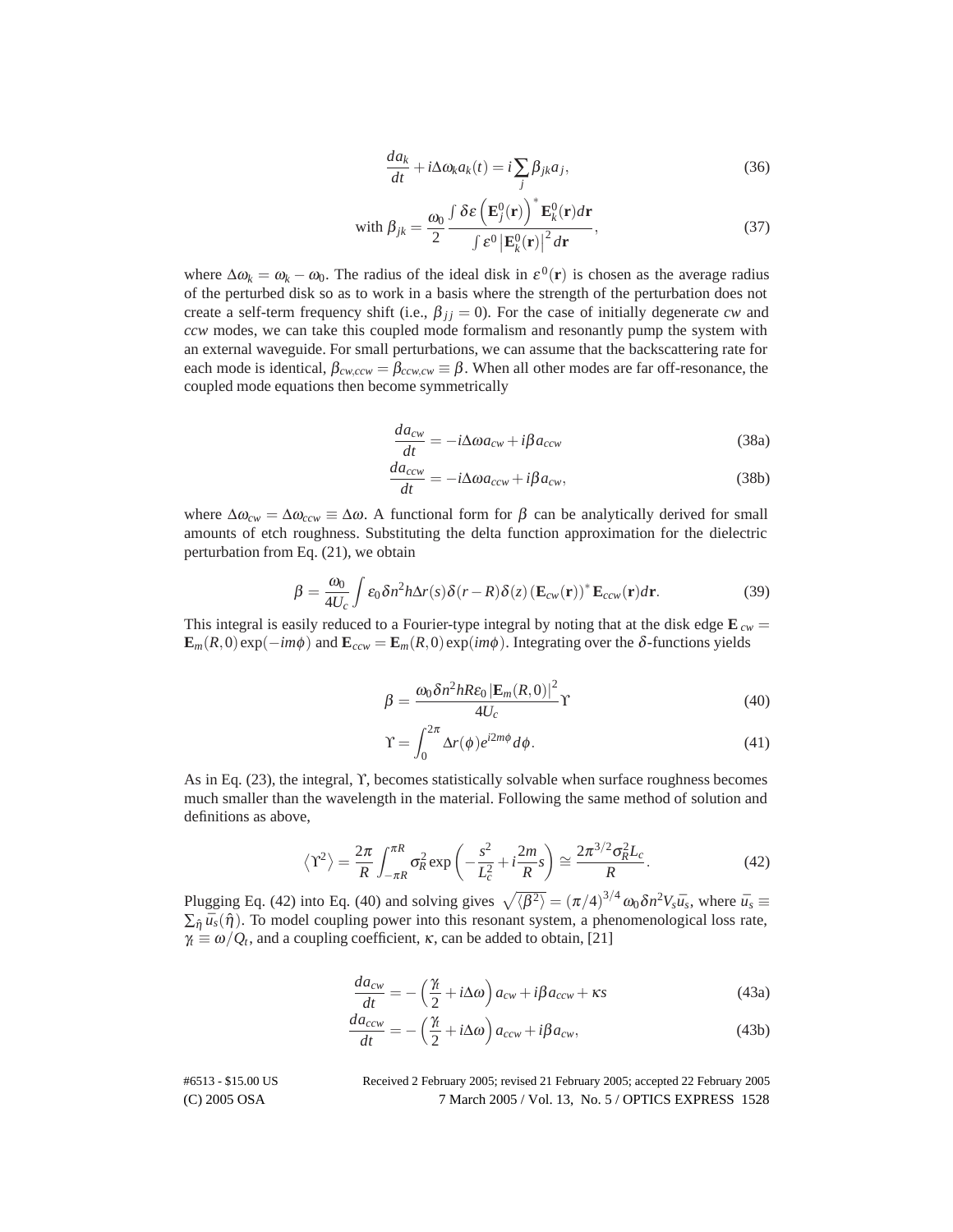where  $a_j$  are normalized energy amplitudes,  $|s|^2$  is the normalized input power, and  $\gamma_t = \gamma_e + \gamma'_i$ . The loss rate can been broken down into loss from the cavity back into the waveguide,  $\gamma_e$ , and all other loss,  $\gamma'_i$ . Assuming the coupling itself is lossless and obeys time reciprocity, a scattering matrix formalism can further show that  $\kappa^2 = \gamma_e$ [30]. Additionally, the transmitted and reflected powers are given by [21]  $|t|^2 = |-s + \kappa a_{cw}|^2$  and  $|r|^2 = |\kappa a_{ccw}|^2$ . Steady-state solutions of Eqs. (43a) and (43b) show transmission dips at  $\omega = \omega_0 \pm \beta$ . Thus, a normalized measure of the backscattering rate is defined to be the natural frequency divided by the *total* resonance splitting,  $Q_{\beta} \equiv \omega_0/(2\beta)$ :

$$
Q_{\beta} = \frac{\sqrt{2}}{\pi^{3/4} \delta n^2 V_s \bar{u}_s}.
$$
\n(44)

# **D. Derivation of** *Qsa*

In contrast to surface scattering, surface *absorption* resulting from lattice reconstructions is also present as a source of optical loss. Since great care is taken to preserve the quality of the top and bottom surfaces of the silicon microdisk, it is reasonable to assume that the dominant lattice damage occurs at the disk sidewalls during the etch. While efforts are taken to minimize etch damage, it remains clear that reactive ion etching locally damages the lattice during the material ablation allowing for the incorporation of various lattice impurities and defects [15]. The local surface absorption rate coefficient,  $\gamma_{sa}(\mathbf{r})$ , is used to calculate a spatially-averaged loss coefficient according to:

$$
\bar{\gamma}_{sa} = \frac{\int \gamma_{sa}(\mathbf{r}) n^2(\mathbf{r}) \left| E(\mathbf{r}) \right|^2 d\mathbf{r}}{\int n^2(\mathbf{r}) \left| E(\mathbf{r}) \right|^2 d\mathbf{r}},\tag{45}
$$

where the appropriate weighting function is proportional to the electric field energy density of the optical mode [16]. An approximate model for  $\gamma_{sa}(\mathbf{r})$  would be to assume that their exists a reconstruction depth,  $\zeta$ , where the loss rate is a constant  $\gamma_{sa}$  and zero elsewhere. Thus, the electric field in the numerator of Eq. (45) is approximately constant over a cylindrical shell with volume  $\delta V_{sa} = 2\pi R \zeta h$ . By using Eq. (31) and assuming that the surface reconstruction has approximately the same index of refraction as that of the undisturbed lattice [15], we have

$$
\bar{\gamma}_{sa} = \gamma_{sa} n_{\rm Si}^2 \frac{\int_{\delta V_{sa}} |E(\mathbf{r})|^2 d\mathbf{r}}{\int n^2(\mathbf{r}) |E(\mathbf{r})|^2 d\mathbf{r}} = \frac{1}{2} \gamma_{sa} n_{\rm Si}^2 \bar{u}_s \delta V_{sa}.
$$
\n(46)

Defining  $Q_{sa} = \omega / \bar{\gamma}_{sa}$ , we can then write for the surface-absorption quality factor

$$
Q_{sa} = \frac{4\pi c}{\lambda_0 \gamma_{sa} n_{\text{Si}}^2 \bar{u}_s \delta V_{sa}}.
$$
\n(47)

#### **E. Approximate form for the TM case**

Considering the TM case only, the normalized disk-edge energy density,  $\bar{u}$ <sub>s</sub>( $\hat{z}$ ) (defined in Eq. (31)), may be estimated analytically for low radial numbers [20]. Having an approximate form for  $\bar{u}_s(\hat{\mathbf{z}})$  is extremely important if we are to develop intuition from the previous results. As an approximation to the actual (unperturbed) normalized disk-edge energy density for all points within the disk-edge perturbations, an average value over a thin cylindrical shell is used. Defining the peak radial amplitude of the roughness to be  $\delta r$ , the averaged intensity is given by

$$
|\mathbf{E}|_{s,avg}^2 = \frac{1}{\delta V} \int_{R-\delta r}^{R+\delta r} \int_{-h/2}^{h/2} \int_0^{2\pi} \rho \, d\rho \, d\phi \, dz \, |\mathbf{E}|^2 \,, \tag{48}
$$

(C) 2005 OSA 7 March 2005 / Vol. 13, No. 5 / OPTICS EXPRESS 1529 #6513 - \$15.00 US Received 2 February 2005; revised 21 February 2005; accepted 22 February 2005